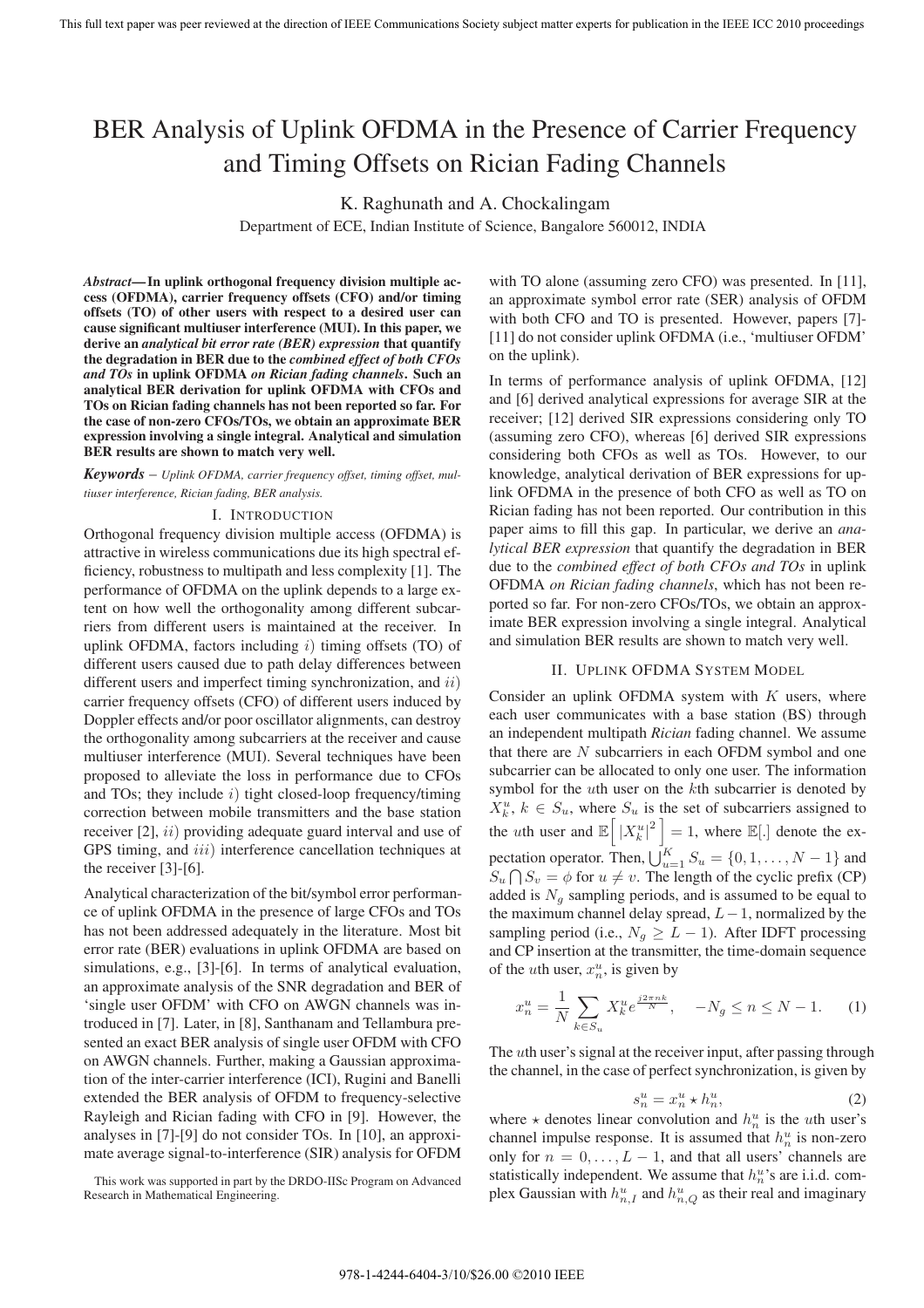parts. The first path's channel coefficient, which contains the line-of-sight component, is of non-zero mean with

 $\mathbb{E}\left[h_{0,I}^u\right] = m_I$  and  $\mathbb{E}\left[h_{0,Q}^u\right] = m_Q$ , so that the average power of the specular component, denoted by  $|s|^2$ , is  $m_I^2 + m_Q^2$ , and

$$
var(h_{n,I}^u) = var(h_{n,I}^u) = \sigma^2 = \frac{1 - s^2}{2L}, \ \forall n. \tag{3}
$$

The uth user's channel coefficient on kth subcarrier in frequency domain,  $H_k^u$ , is given by

$$
H_k^u = \sum_{n=0}^{L-1} h_n^u e^{\frac{-j2\pi nk}{N}}, \tag{4}
$$

with  $\mathbb{E}\left[H_k^u\right] = m_I + \mathbf{j}m_Q$  where  $\mathbf{j} = \sqrt{-1}$ , and  $\text{var}(H_k^u) =$  $1 - s^2$ , such that  $\mathbb{E} \left[ |H_k^u|^2 \right] = 1$  and the Rician factor,  $K_r =$  $\frac{s^2}{1-s^2}$ . Note that the average powers of the specular and the random components are assumed to be the same for all the subcarriers. The DFT output at the receiver on kth carrier is

$$
Y_k^u = H_k^u X_k^u + Z_k^u, \tag{5}
$$

where  $Z_k^u$  is the output noise of variance  $\sigma_n^2$ .

#### III. BER ANALYSIS WITH CFOS AND TOS

Let  $\epsilon_u$ ,  $u = 1, 2, \dots, K$  denote *uth* user's residual CFO normalized by the subcarrier spacing,  $|\epsilon_u| \leq 0.5, \forall u$ , and let  $\mu_u$ ,  $u = 1, 2, \dots, K$  denote *uth* user's residual TO in number of sampling periods at the receiver. The DFT output on the kth carrier of the uth user at the receiver in the presence of CFOs and TOs can be written in the form

$$
Y_k^u = H_{k,k}^u X_k^u + \sum_{\substack{q \in S_u \\ q \neq k}} H_{k,q}^u X_q^u + \sum_{q \in S_u} H_{k,q}^{u, I} X_q^{u, I}
$$
  
self interference (SI)  

$$
+ \sum_{\substack{v=1, \\ v \neq u}}^K \sum_{q \in S_v} H_{k,q}^v X_q^v + H_{k,q}^{v, I} X_q^{v, I} + Z_k^u,
$$
 (6)

where  $X_q^u$  and  $X_q^{u,I}$  are the symbols from the current and interfering frames, respectively, of *uth* user, and  $Z_k^u$  is the output noise of variance  $\sigma_n^2$ . If the TO is negative, the interfering frame will be the the previous frame; if the TO is positive, interfering frame will be the next frame. The coefficients  $H_{k,q}$ 's depend on the CFO and TO values. To write the expressions for these coefficients for  $N_q = L - 1$ , we need to consider four different cases of TOs, referred to as *Cases* a) to d) of TOs [6], where  $0 < -\mu_u \leq N_g$  for *Case a*),  $-\mu_u > N_g$  for *Case b)*,  $0 < \mu_u < L$  for *Case c)*, and  $\mu_u \geq L$  for *Case d)*. Using  $l$  to denote the path index, and defining

$$
\Gamma_{qk}^{u,l}(n_1, n_2) \triangleq \frac{1}{N} \sum_{n=n_1}^{n_2} e^{\frac{j2\pi n (q - k + \epsilon_u)}{N}}, \qquad (7)
$$

the expressions for  $H_{k,q}^u$  for different cases of TOs can be written as [6]

$$
H_{k,q}^u = e^{\frac{i2\pi\mu_u q}{N}} \sum_{l=0}^{L-1} h_l^u e^{\frac{-i2\pi l q}{N}} \Gamma_{qk}^{u,l}(n_{\alpha_1}, n_{\alpha_2}), \qquad (8)
$$

where  $(n_{\alpha_1}, n_{\alpha_2})$  corresponding to different cases a) to d) are given by

$$
(n_{a_1}, n_{a_2}) = \begin{cases} (0, N-1), & \text{for } l \le N_g + \mu_u, \\ (l - \mu_u - N_g, N-1), & \text{for } l > N_g + \mu_u, \end{cases}
$$
 (9)

$$
(n_{b_1}, n_{b_2}) = (l - \mu_u - N_g, N - 1), \forall l,
$$
 (10)

 $(n_{c_1}, n_{c_2}) = \begin{cases} (0, N - 1 - \mu_u + l), \text{for } 0 \le l \le \mu_u - 1, \\ (0, N - 1), \text{for } l \ge \mu. \end{cases}$ , (11)

and

$$
(n_{d_1}, n_{d_2}) = (0, N - 1 + l - \mu_u), \ \forall l. \tag{12}
$$

It is noted that in *Cases a)* and *b*), interference is only due to previous frame, and in *Cases c)* and *d*), interference is only due to next frame. Based on this observation, the expressions for  $H_{k,q}^{u,I}$ 's for *Cases a*) and *b*) can be written as

$$
H_{k,q}^{u,I} = e^{\frac{i2\pi(\mu_u + N_g)q}{N}} \sum_{l=N_g + \mu_u + 1}^{L-1} h_l^u e^{\frac{-i2\pi l_q}{N}} \Gamma_{qk}^{u,l}(0, n_{\alpha_1} - 1), \tag{13}
$$

where  $n_{\alpha_1}$  in (13) is  $n_{a_1}$  for *Case a)* and  $n_{b_1}$  for *Case b)*. Likewise, the expressions for  $H_{k,q}^{u,I}$ 's for *Cases c*) and *d*) can be written as

$$
H_{k,q}^{u,I} = e^{\frac{-i2\pi (N_g - \mu_u)q}{N}} \sum_{l=0}^{\mu_u - 1} h_l^u e^{\frac{-i2\pi lq}{N}} \Gamma_{qk}^{u,l} (n_{\alpha_2} + 1, N - 1), \tag{14}
$$

where  $n_{\alpha_2}$  in (14) is  $n_{c_2}$  for *Case c*) and  $n_{d_2}$  for *Case d*). We note that, due to the combined effect of CFOs and TOs,

1) the means of different coefficients are given by

$$
s_{kq}^{u} = \mathbb{E}\Big[H_{k,q}^{u}\Big] = s \Gamma_{kq}^{u,0}(n_{\alpha_1}, n_{\alpha_2}),
$$
  
\n
$$
s_{kq}^{u,I} = \mathbb{E}\Big[H_{k,q}^{u,I}\Big] = \begin{cases} \Gamma_{kq}^{u,0}(n_{\alpha_1}, N-1), \text{for } \mu_u > 0\\ \Gamma_{kq}^{u,0}(0, n_{\alpha_2} - 1), \text{ for } \mu_u < 0, \end{cases}
$$
(15)

2) the coefficients of any given user u, (i.e.,  $H_{k,q}^{u}$ 's) are correlated, whereas the coefficients of any two different users (i.e.,  $H_{k,q}^u$ 's and  $H_{k,q}^v$ 's,  $u \neq v$ ) are uncorrelated.

So, computation of the exact BER would involve  $M$ -fold integral in the case of the system with only CFOs and 2M-fold integral for the system with both CFOs and TOs (where M is the number of subcarriers allotted to each user). To reduce this computational complexity, we proceed to obtain an analytical expression for the BER using the following 3 steps:

- *i*) since  $H_{k,q}^u$ 's are correlated, we obtain an estimate of each  $H_{k,q}^u$  and  $H_{k,q}^{u,I}$ , in terms of  $H_{k,k}^u$ ,
- *ii*) obtain expressions for the variances of SI/MUI and the SINR, conditioned on  $|H_{k,k}^u|$ ,
- *iii*) obtain expression for the BER conditioned on  $|H_{k,k}^u|$ by assuming the estimation errors in  $H_{k,q}^u$ 's and  $H_{k,q}^{u,I}$ 's to be Gaussian, and uncondition it to obtain the unconditional BER.

*Step i)*: To obtain an estimate of  $H_{k,q}^u$  in terms of  $H_{k,k}^u$ , we use the fact that, if two non-zero mean complex Gaussian random variables X and Y having the means  $m_x$  and  $m_y$ , respectively, are correlated, an estimate of one variable (say,  $Y$ ) can be obtained, in terms of the other variable, as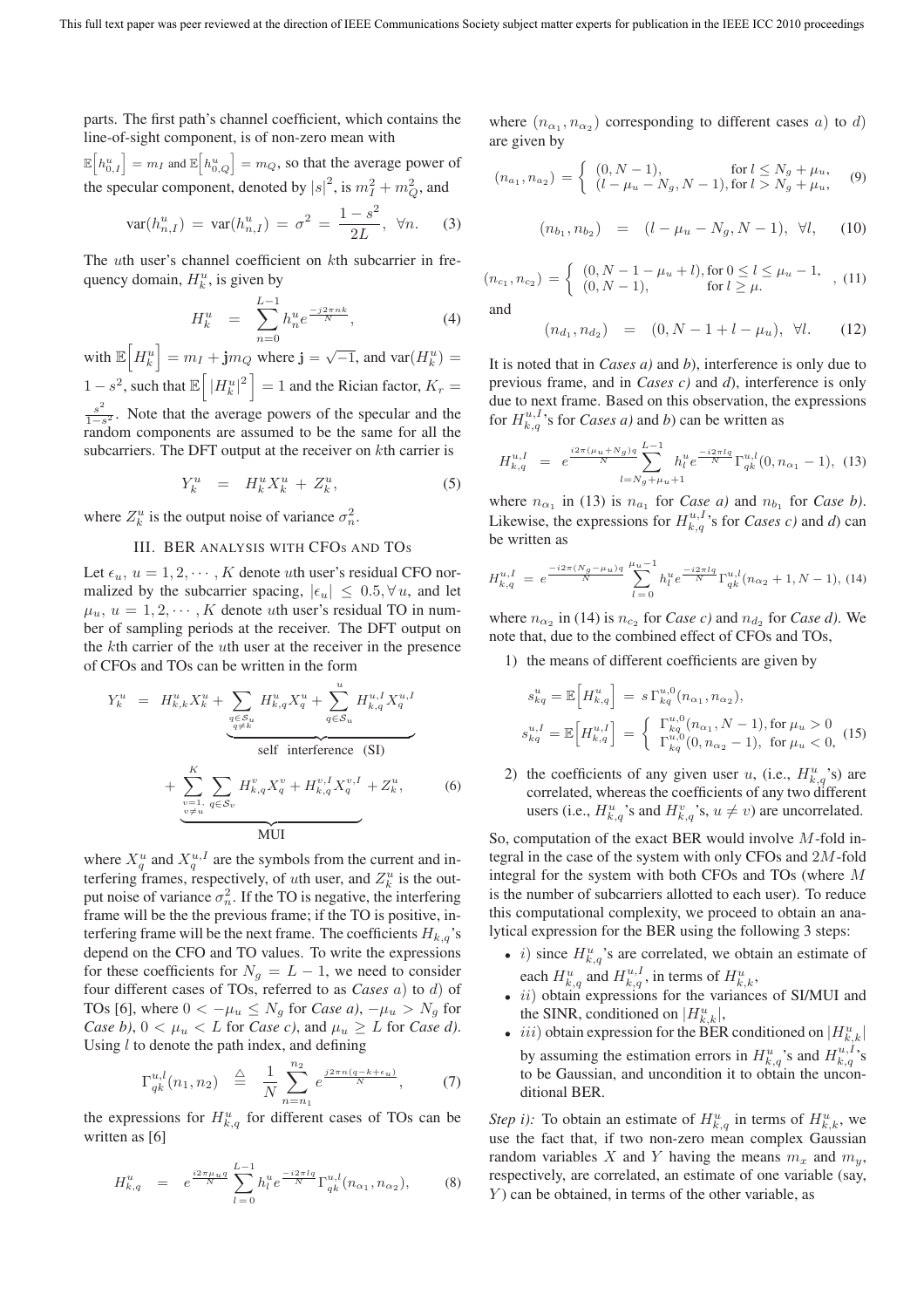$$
\widehat{Y} = \frac{C_{X,Y}}{\sigma_X^2} X + \left( m_y - \frac{C_{X,Y}}{\sigma_X^2} m_x \right), \quad (16)
$$

with an estimation error,  $\mathcal{E}_Y = Y - \widehat{Y}$ , of variance  $\sigma_Y^2 - \frac{C_{X,Y}^2}{\sigma_X^2}$ , where  $C_{X,Y}$  is the covariance of X and Y, and  $\sigma_X^2$  and  $\sigma_Y^2$ are the variances of  $X$  and  $Y$ , respectively. Using this, we can write all  $H_{k,q}$ 's in (6) in terms of  $H_{k,k}$ , to get

$$
Y_{k}^{u} = H_{k,k}^{u} X_{k}^{u} + \sum_{q \in S_{u}} \left( \frac{C_{k,q}^{u}}{(\sigma_{k}^{u})^{2}} H_{k,k}^{u} + (s_{k,q}^{u} - \frac{C_{k,q}^{u}}{(\sigma_{k}^{u})^{2}} s_{kk}^{u}) + \mathcal{E}_{q}^{u} \right) X_{q}^{u}
$$

$$
+ \sum_{q \in S_{u}} \left( \frac{C_{k,q}^{u,I}}{(\sigma_{k}^{u})^{2}} H_{k,k}^{u} + (s_{k,q}^{u,I} - \frac{C_{k,q}^{u,I}}{(\sigma_{k}^{u})^{2}} s_{kk}^{u}) + \mathcal{E}_{q}^{u,I} \right) X_{q}^{u,I}
$$

$$
+ \sum_{\substack{v=1, \ v \neq u}}^{K} \sum_{q \in S_{v}} H_{k,q}^{v} X_{q}^{v} + H_{k,q}^{v,I} X_{q}^{v,I} + Z_{k}^{u}, \tag{17}
$$

where

$$
C_{k,q}^{u} = \mathbb{E}[(H_{k,k}^{u} - s_{kk}^{u})(H_{k,q}^{u} - s_{k,q}^{u})^{*}]
$$
  
\n
$$
C_{k,q}^{u,I} = \mathbb{E}[(H_{k,k}^{u} - s_{kk}^{u})(H_{k,q}^{u,I} - s_{kq}^{u,I})^{*}]
$$
  
\n
$$
(\sigma_{k}^{u})^{2} = \mathbb{E}[(H_{k,k}^{u} - s_{kk}^{u})(H_{k,k}^{u} - s_{kk}^{u})^{*}],
$$
\n(18)

where (.)<sup>∗</sup> denotes the conjugate operation.

*Step ii)*: Now, in (17), the total variance of all the terms which are interference to the uth user's symbol on kth subcarrier, conditioned on  $H_{k,k}^u$ , is obtained as

$$
\sigma_{I|H_{k,k}}^{2} = |H_{k,k}^{u}|^{2} \underbrace{\left(\sum_{q \in S_{u}} \frac{|C_{k,q}^{u}|^{2}}{(\sigma_{k}^{u})^{4}} + \sum_{q \in S_{u}} \frac{|C_{k,q}^{u,I}|^{2}}{(\sigma_{k}^{u})^{4}}\right)}_{q \neq k} + \underbrace{\left(\sum_{q \in S_{u}} (\sigma_{q}^{u})^{2} - \frac{|C_{k,q}^{u}|^{2}}{(\sigma_{k}^{u})^{2}} + \sum_{q \in S_{u}} (\sigma_{q}^{u,I})^{2} - \frac{|C_{k,q}^{u,I}|^{2}}{(\sigma_{k}^{u})^{2}}\right)}_{q \neq k} + \underbrace{\left(\sum_{q \in S_{u}} |\sigma_{k,q}^{u} - \frac{C_{k,q}^{u}}{(\sigma_{k}^{u})^{2}}s_{kk}^{u}\right|^{2} + \sum_{q \in S_{u}} |\sigma_{k,q}^{u,I} - \frac{C_{k,q}^{u,I}}{(\sigma_{k}^{u})^{2}}s_{kk}^{u}|^{2}}_{q \neq k} - \underbrace{\frac{\left(\sum_{q \in S_{u}} |s_{kq}^{u} - \frac{C_{k,q}^{u,I}}{(\sigma_{k}^{u})^{2}}s_{kk}^{u}\right|^{2}}_{q \neq k}}_{\stackrel{w=1}{\leq} B_{1}} + \underbrace{\sum_{v=1, q \in S_{v}} (\sigma_{v}^{v})^{2} + (\sigma_{q,I}^{v})^{2}}_{q \neq u} + \underbrace{\sum_{v=1, q \in S_{v}} |\sigma_{k,q}^{v}|^{2}}_{q \neq u} + |\sigma_{k,q}^{v,I}|^{2}}_{q \neq u}, \quad (19)
$$

where

$$
(\sigma_q^u)^2 = \mathbb{E}[(H_{k,q}^u - s_{kq}^u)(H_{k,q}^u - s_{kq}^u)^*]
$$
  
\n
$$
(\sigma_{\mathcal{E}_q^u})^2 = (\sigma_q^u)^2 - \frac{|C_{k,q}^u|^2}{(\sigma_k^u)^2},
$$
  
\n
$$
(\sigma_{q,I}^u)^2 = \mathbb{E}[(H_{k,q}^{u,I} - s_{kq}^{u,I})(H_{k,q}^u - s_{kq}^{u,I})^*].
$$
 (20)

Assuming that among K users in the system,  $K_\lambda$  users belong to *Case*  $\lambda$ ),  $\lambda \in \{a, b, c, d\}$ , the expressions for terms A and  $B_1$  in (19) for different TO cases are given in Table-I, where

$$
(\sigma_k^u)^2 = \frac{1-s^2}{L} \sum_{l=0}^L |\Gamma_{kk}^{u,l}(n_{\lambda_1}, n_{\lambda_2})|^2, \qquad (21)
$$

$$
(\sigma_q^u)^2 = \frac{1-s^2}{L} \sum_{l=0}^L |\Gamma_{qk}^{u,l}(n_{\lambda_1}, n_{\lambda_2})|^2, \qquad (22)
$$

$$
(\sigma_{q,I}^{u})^2 = \begin{cases} \frac{1-s^2}{L} \sum_{l=0}^{L} |\Gamma_{qk}^{u,l}(0, n_{\lambda_1} - 1)|^2, & \text{for } \lambda = a, b\\ \frac{1-s^2}{L} \sum_{l=0}^{L} |\Gamma_{qk}^{u,l}(n_{\lambda_2} + 1, N - 1)|^2, & \text{for } \lambda = c, d. \end{cases}
$$
(23)

Similarly, the expressions for the term  $B_2$  in (19) for the different TO cases are given in Table-II.

Now, defining  $B = B_1 + B_2 + B_3 + B_4 + \sigma_n^2$ , the SINR at the kth subcarrier of the *u*th user, conditioned on  $H_{k,k}^u$ , denoted by  $\gamma_{H_{k,k}^u}$ , is given by

$$
\gamma_{H_{k,k}^u} = \frac{|H_{k,k}^u|^2}{\mathcal{A}|H_{k,k}^u|^2 + \mathcal{B}}.
$$
\n(24)

Here,  $\mathbb{E}[H_{k,k}^u] = (m_I + \mathbf{j}m_Q)\Gamma_{qk}^{u,0}(n_{\lambda_1}, n_{\lambda_2})$  and the variance of real and imaginary parts of  $H_{k,k}^u$ , denoted by  $\sigma_e^2$ , is  $\frac{1}{2}(\sigma_k^u)^2$ . The effective Rician factor,  $K'_r$ , is  $\frac{s^2 |\Gamma_{qk}^{u,0}(n_{\lambda_1},n_{\lambda_2})|^2}{\sigma^2}$  $\frac{\frac{n_{\lambda_1},n_{\lambda_2}\pi}{\sigma_e^2}}{\sigma_e^2}$ .

*Step iii)*: Now, assuming  $\mathcal{E}_q^u$  and  $\mathcal{E}_q^{u,I}$  to be Gaussian, the conditional BER, denoted by  $P_e(\gamma_{H_{k,k}^u})$ , can be written as

$$
P_e(\gamma_{H_{k,k}^u}) = \frac{1}{\sqrt{2\pi}} \int_{\sqrt{p\gamma_{H_{k,k}^u}}}^{\infty} e^{\frac{-y^2}{2}} dy, \qquad (25)
$$

where  $p = 1$  for QPSK and  $p = 2$  for BPSK. Unconditioning over the Rician pdf of  $R = |H_{k,k}^u|$ , we get the unconditional BER expression as

$$
P_e = \frac{1}{\sqrt{2\pi}} \int_0^\infty \int_{\sqrt{p\gamma_H_{k,k}^u}}^\infty e^{\frac{-y^2}{2}} \, dy \, f_R(r) \, dr, \tag{26}
$$

where

$$
f_R(r) = e^{-K_r} \frac{r}{\sigma^2} e^{\frac{-r^2}{2\sigma^2}} I_0\left(\frac{rs}{\sigma^2}\right), \ r \ge 0, \quad (27)
$$

and

$$
I_0\left(\frac{rs}{\sigma^2}\right) = \sum_{c=0}^{\infty} \frac{r^{2c} s^{2c}}{(2\sigma^2)^{2c} (c!)^2}.
$$
 (28)

Equation (26) can be further simplified as [14]

$$
P_e = 1 - e^{-K'_r} \sum_{c=0}^{\infty} \frac{(s_{kk}^u)^{2c}}{(2\sigma_e^2)^{c}c!} \sum_{l=0}^{c} \frac{1}{l!} \left(\frac{\mathcal{B}}{2\sigma_e^2}\right)^l I_l, (29)
$$

where

$$
I_{l} = \frac{1}{\sqrt{2\pi}} \int_{0}^{\infty} \frac{y^{2l}}{(p - Ay^{2})^{l}} e^{-y^{2}(\frac{1}{2} + \frac{B}{2\sigma_{e}^{2}(p - Ay^{2})})} dy.
$$
 (30)

where  $p = 1$  for QPSK and  $p = 2$  for BPSK. The integral in (30) can be evaluated using Simpson's rule. We see that the integral in (29) has infinite discontinuity at  $y = \sqrt{\frac{p}{A}}$ , so it is enough to evaluate this integral from zero to  $\lfloor \sqrt{\frac{p}{A}} \rfloor$ .

We can consider the following two special cases.

*1) Zero CFO and TO for All Users:* For the special case of perfect synchronization (i.e., zero CFO and TO for all users), the BER expression can be obtained as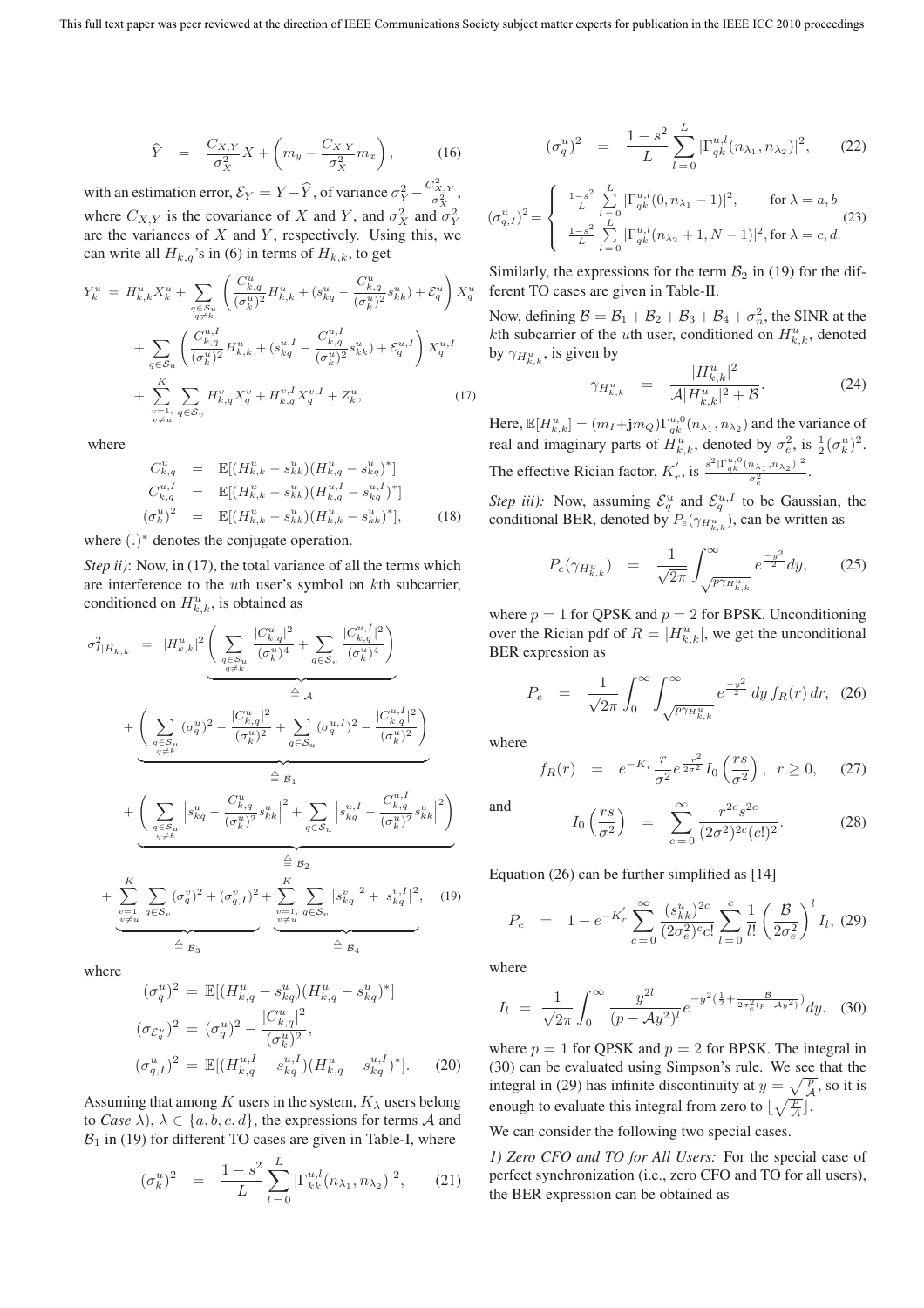Case <sup>λ</sup> *<sup>A</sup>* <sup>λ</sup> <sup>=</sup> a, b (1−s2)<sup>2</sup> L2(σ*<sup>u</sup> <sup>k</sup>* )<sup>4</sup> *<sup>q</sup>*∈*Su <sup>q</sup>*=*<sup>k</sup>* L−<sup>1</sup> <sup>l</sup>=0 <sup>e</sup> *i*2*π*(*k*−*q*)(*μu*−*l*) *<sup>N</sup>* Γu,l kk (nλ<sup>1</sup> , nλ<sup>2</sup> )Γu,l qk ∗ (nλ<sup>1</sup> , nλ<sup>2</sup> ) 2 + e −*i*2*πNgq N* q∈S*<sup>u</sup>* L−<sup>1</sup> <sup>l</sup>=0 <sup>e</sup> *i*2*π*(*k*−*q*)(*μu*−*l*) *<sup>N</sup>* Γu,l kk (nλ<sup>1</sup> , nλ<sup>2</sup> )Γu,l<sup>∗</sup> qk (0, nλ<sup>1</sup> *<sup>−</sup>* 1) 2 <sup>λ</sup> <sup>=</sup> c, d (1−s2)<sup>2</sup> L2(σ*<sup>u</sup> <sup>k</sup>* )<sup>4</sup> *<sup>q</sup>*∈*Su <sup>q</sup>*=*<sup>k</sup>* L−<sup>1</sup> <sup>l</sup>=0 <sup>e</sup> *i*2*π*(*k*−*q*)(*μu*−*l*) *<sup>N</sup>* Γu,l kk (nλ<sup>1</sup> , nλ<sup>2</sup> )Γu,l<sup>∗</sup> qk (nλ<sup>1</sup> , nλ<sup>2</sup> ) 2 + e *i*2*πNgq N* q∈S*<sup>u</sup>* L−<sup>1</sup> <sup>l</sup>=0 <sup>e</sup> *i*2*π*(*k*−*q*)(*μu*−*l*) *<sup>N</sup>* Γu,l kk (nλ<sup>1</sup> , nλ<sup>2</sup> )Γu,l<sup>∗</sup> qk (nλ<sup>2</sup> + 1, N *<sup>−</sup>* 1) 2 Case <sup>λ</sup> *<sup>B</sup>*<sup>1</sup> <sup>λ</sup> <sup>=</sup> a, b *<sup>q</sup>*∈*Su <sup>q</sup>*=*<sup>k</sup>* (σ<sup>u</sup> <sup>q</sup> )<sup>2</sup> *<sup>−</sup>* <sup>1</sup>−s<sup>2</sup> (σ*<sup>u</sup> <sup>k</sup>* )<sup>2</sup> L−<sup>1</sup> <sup>l</sup>=0 <sup>e</sup> *i*2*π*(*k*−*q*)(*μu*−*l*) *<sup>N</sup>* Γu,l kk (nλ<sup>1</sup> , nλ<sup>2</sup> )Γu,l<sup>∗</sup> qk (nλ<sup>1</sup> , nλ<sup>2</sup> ) 2 + <sup>q</sup>∈S*<sup>u</sup>* (σ<sup>u</sup> q,I )<sup>2</sup> *<sup>−</sup>* <sup>1</sup>−s<sup>2</sup> (σ*<sup>u</sup> <sup>k</sup>* )<sup>2</sup> e −*i*2*πNgq N* q∈S*<sup>u</sup>* L−<sup>1</sup> <sup>l</sup>=0 <sup>e</sup> *i*2*π*(*k*−*q*)(*μu*−*l*) *<sup>N</sup>* Γu,l kk (nλ<sup>1</sup> , nλ<sup>2</sup> )Γu,l<sup>∗</sup> qk (0, nλ<sup>1</sup> *<sup>−</sup>* 1) 2 <sup>λ</sup> <sup>=</sup> c, d *<sup>q</sup>*∈*Su <sup>q</sup>*=*<sup>k</sup>* (σ<sup>u</sup> <sup>q</sup> )<sup>2</sup> *<sup>−</sup>* <sup>1</sup>−s<sup>2</sup> (σ*<sup>u</sup> <sup>k</sup>* )<sup>2</sup> L−<sup>1</sup> <sup>l</sup>=0 <sup>e</sup> *i*2*π*(*k*−*q*)(*μu*−*l*) *<sup>N</sup>* Γu,l kk (nλ<sup>1</sup> , nλ<sup>2</sup> )Γu,l<sup>∗</sup> qk (nλ<sup>1</sup> , nλ<sup>2</sup> ) 2 + <sup>q</sup>∈S*<sup>u</sup>* (σ<sup>u</sup> q,I )<sup>2</sup> *<sup>−</sup>* <sup>1</sup>−s<sup>2</sup> (σ*<sup>u</sup> <sup>k</sup>* )<sup>2</sup> e *i*2*πNgq N* q∈S*<sup>u</sup>* L−<sup>1</sup> <sup>l</sup>=0 <sup>e</sup> *i*2*π*(*k*−*q*)(*μu*−*l*) *<sup>N</sup>* Γu,l kk (nλ<sup>1</sup> , nλ<sup>2</sup> )Γu,l<sup>∗</sup> qk (nλ<sup>2</sup> + 1, N *<sup>−</sup>* 1) 2

TABLE I

EXPRESSIONS FOR  $A$  AND  $B_1$  FOR DIFFERENT TIME OFFSET CASES *a*) TO *d*).

Case 
$$
\lambda
$$
  
\n
$$
\lambda = a \t \frac{1-s^2}{L} \sum_{\substack{v=1 \ v \neq u}}^{K_a} \left[ \sum_{\substack{q \in S_v \ q \neq u}} \sum_{L=0}^{L-1} \left| \Gamma_{q_k}^{v,l}(n_{a_1}, n_{a_2}) \right|^2 + \sum_{\substack{q \in S_v \ v \neq u}} \sum_{L=1}^{L-1} \sum_{g+u} \left| \Gamma_{q_k}^{v,l}(0, n_{a_1} - 1) \right|^2 \right]
$$
\n
$$
\lambda = b \t \frac{1-s^2}{L} \sum_{\substack{v=1 \ v \neq u}}^{K_b} \left[ \sum_{\substack{q \in S_v \ p \neq u}} \sum_{L=0}^{L-1} \left| \Gamma_{q_k}^{v,l}(n_{b_1}, n_{b_2}) \right|^2 + \sum_{\substack{q \in S_v \ v \neq u}} \sum_{L=0}^{L-1} \left| \Gamma_{q_k}^{v,l}(0, n_{b_1} - 1) \right|^2 \right]
$$
\n
$$
\lambda = c \t \frac{1-s^2}{L} \sum_{\substack{v=1 \ v \neq u}}^{K_c} \left[ \sum_{\substack{q \in S_v \ p \neq u}} \sum_{L=0}^{L-1} \left| \Gamma_{q_k}^{v,l}(n_{c_1}, n_{c_2}) \right|^2 + \sum_{\substack{q \in S_v \ v \neq u}} \sum_{L=0}^{L-1} \left| \Gamma_{q_k}^{v,l}(n_{c_2} + 1, N - 1) \right|^2 \right]
$$
\n
$$
\lambda = d \t \frac{1-s^2}{L} \sum_{\substack{v=1 \ v \neq u}}^{K_d} \left[ \sum_{\substack{q \in S_v \ p \neq u}} \sum_{L=0}^{L-1} \left| \Gamma_{q_k}^{v,l}(n_{d_2} + 1, N - 1) \right|^2 \right]
$$
\n
$$
+ \sum_{\substack{q \in S_v \ v \neq u}} \sum_{L=0}^{L-1} \left| \Gamma_{q_k}^{v,l}(n_{d_2} + 1, N - 1) \right|^2
$$

TABLE II

EXPRESSIONS FOR *B*<sup>2</sup> FOR DIFFERENT TIME OFFSET CASES *a*) TO *d*).

$$
P_e = \frac{1}{2} \left[ 1 - e^{-K_r} \sum_{c=0}^{\infty} \frac{s^{2c}}{(2\sigma^2)^c c!} \sqrt{\frac{2p\sigma^2}{\sigma_n^2 + p\sigma^2}} \left( \sum_{l=0}^{c} \frac{(2l)!}{(l!)^2} \left( \frac{\sigma_n^2}{\sigma_n^2 + p\sigma^2} \right)^l \left( \frac{1}{2} \right)^{(2l+0.5)} \right) \right].
$$
 (31)

Though (31) contains an infinite sum, only first few terms are significant, as  $c!$  increases rapidly with increase in  $c$ . Also, when s is very small and tends to zero,  $K_r$  also tends to zero, and  $\sigma^2$  tends to  $\frac{1}{2}$  making

$$
P_e = \frac{1}{2} \left[ \left( 1 - \sqrt{\frac{p}{\sigma_n^2 + \frac{p}{2}}} \left( \frac{1}{2} \right)^{0.5} \right],
$$
 (32)

which on simplification, and defining  $SNR$  as  $\frac{1}{\sigma_n^2}$ , gives  $P_e$  =  $\frac{1}{2}$  $\Big[1 \sqrt{\frac{\frac{p}{2}SNR}{1+\frac{p}{2}SNR}}$ , which is the well known BER expression in Rayleigh fading for BPSK ( $p = 2$ ) and QPSK ( $p = 1$ ).

*2) Zero CFO and TO for Desired User Alone:* If the desired user CFO and TO are zero, and the other users' CFOs and TOs are non-zero, then there will not be any SI (so, no Gaussian approximation is needed) and only MUI occurs. For this case,  $\mathcal{A} = 0$ ,  $\mathcal{B} = \mathcal{B}_3 + \mathcal{B}_4 + \sigma_n^2$ , and  $(\sigma_k^u)^2 = 2\sigma_e^2 = 1$ and  $s_{kk}^u = s$ , leading to the simplification of (30) as  $I_l =$  $\frac{1}{\sqrt{2}}$  $rac{1}{2\pi}$   $\int_0^\infty$  $\frac{y^{2l}}{p^l}e^{-y^2(\frac{1}{2}+\frac{B}{2\sigma_e^2 p})}dy$ . The BER in this case is given by (31), with  $\sigma_n^2$  replaced by  $\mathcal{B}_3 + \mathcal{B}_4 + \sigma_n^2$ , which is an exact closed-form BER expression.

#### IV. NUMERICAL RESULTS

In this section, we present the analytical and simulation results on the BER performance of uplink OFDMA without and with CFOs and TOs. We consider a system with  $N = 64$ ,  $K = 4$ , number of subcarriers allocated to each user,  $M =$ 16,  $L = 2$ ,  $N_a = 1$ , and interleaved allocation of subcarriers. BPSK and QPSK modulations are considered. We take the first user as the desired user and plot its BER performance.

Figure 1 shows the BER performance of uplink OFDMA, obtained using both analysis as well as simulation, as a function of SNR for BPSK modulation with no CFOs and TOs. For this parameter setting, where  $\epsilon_u = \mu_u = 0$  for all the users, the system is not affected by interference, and the analysis becomes exact with (31) giving the exact BER. This can be verified by the very close match between the analysis and simulation plots of the BER in Fig. 1 for various values of the Rician factor,  $K_r$ . In this figure, we can also see that, as the Rician factor is increased from zero towards infinity, the BER of the system improves from Rayleigh fading BER towards AWGN BER.